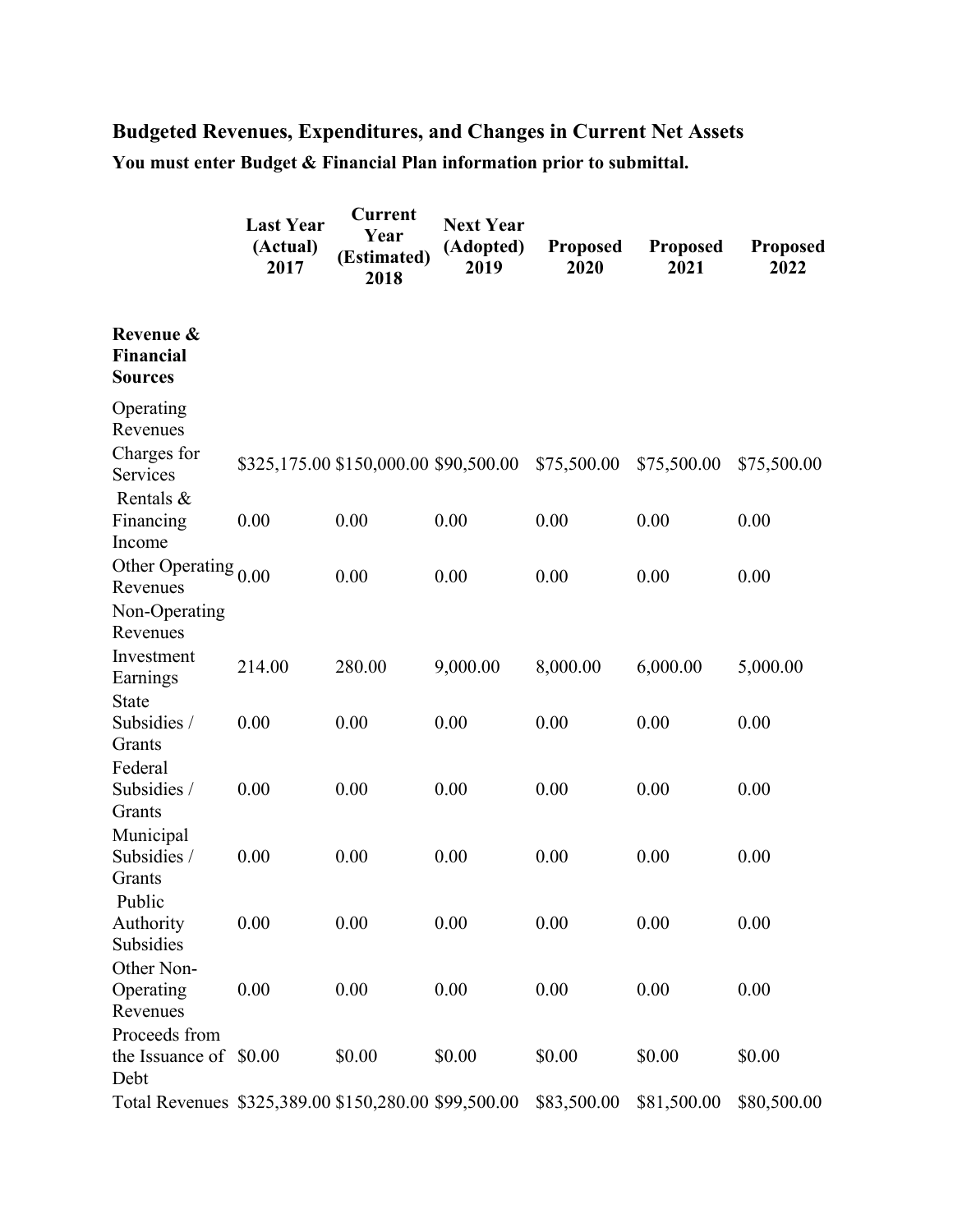|                                                                                      | <b>Last Year</b><br>(Actual)<br>2017 | Current<br>Year<br>(Estimated)<br>2018 | <b>Next Year</b><br>(Adopted)<br>2019 | <b>Proposed</b><br>2020                                         | <b>Proposed</b><br>2021 | <b>Proposed</b><br>2022 |
|--------------------------------------------------------------------------------------|--------------------------------------|----------------------------------------|---------------------------------------|-----------------------------------------------------------------|-------------------------|-------------------------|
| $&$ Financing<br>Sources                                                             |                                      |                                        |                                       |                                                                 |                         |                         |
| Expenses                                                                             |                                      |                                        |                                       |                                                                 |                         |                         |
| Operating<br>Expenses<br>Salaries and                                                | 0.00                                 | 0.00                                   | 0.00                                  | 0.00                                                            | 0.00                    | 0.00                    |
| Wages<br>Other Employee $_{0.00}$<br><b>Benefits</b>                                 |                                      | 0.00                                   | 0.00                                  | 0.00                                                            | 0.00                    | 0.00                    |
| Professional<br>Services<br>Contracts                                                | 38,575.00                            | 42,000.00                              | 46,200.00                             | 50,000.00                                                       | 55,000.00               | 58,000.00               |
| Supplies and<br>Materials                                                            | 358.00                               | 1,100.00                               | 1,000.00                              | 1,000.00                                                        | 1,000.00                | 1,000.00                |
| Other Operating<br>Expenditure                                                       | 19,212.00                            | 11,000.00                              | 24,700.00                             | 25,000.00                                                       | 26,000.00               | 27,000.00               |
| Non-Operating<br>Expenditure<br>Payment of<br>Principal on<br>Bonds and<br>Financing | 0.00                                 | 0.00                                   | 0.00                                  | 0.00                                                            | 0.00                    | 0.00                    |
| Interest and<br>other Financing 0.00<br>Charges                                      |                                      | 0.00                                   | 0.00                                  | 0.00                                                            | 0.00                    | 0.00                    |
| Subsidies to<br>Other Public<br>Authorities                                          | 0.00                                 | 0.00                                   | 0.00                                  | 0.00                                                            | 0.00                    | 0.00                    |
| Capital Asset<br>Outlay                                                              | 0.00                                 | 0.00                                   | 0.00                                  | 0.00                                                            | 0.00                    | 0.00                    |
| Grants and<br>Donations                                                              | 0.00                                 | 0.00                                   | 40,000.00                             | 20,000.00                                                       | 10,000.00               | 10,000.00               |
| Other Non-<br>Operating<br>Expenditure                                               | 0.00                                 | 0.00                                   | 0.00                                  | 0.00                                                            | 0.00                    | 0.00                    |
| Total<br>Expenditure                                                                 | \$58,145.00                          | \$54,100.00                            | \$111,900.00 \$96,000.00              |                                                                 | \$92,000.00             | \$96,000.00             |
| Capital Contri.<br>Excess/<br>Deficiency of                                          | \$0.00                               | \$0.00<br>\$267,244.00 \$96,180.00     | \$0.00                                | \$0.00<br>$$(12,400.00) $(12,500.00) $(10,500.00) $(15,500.00)$ | \$0.00                  | \$0.00                  |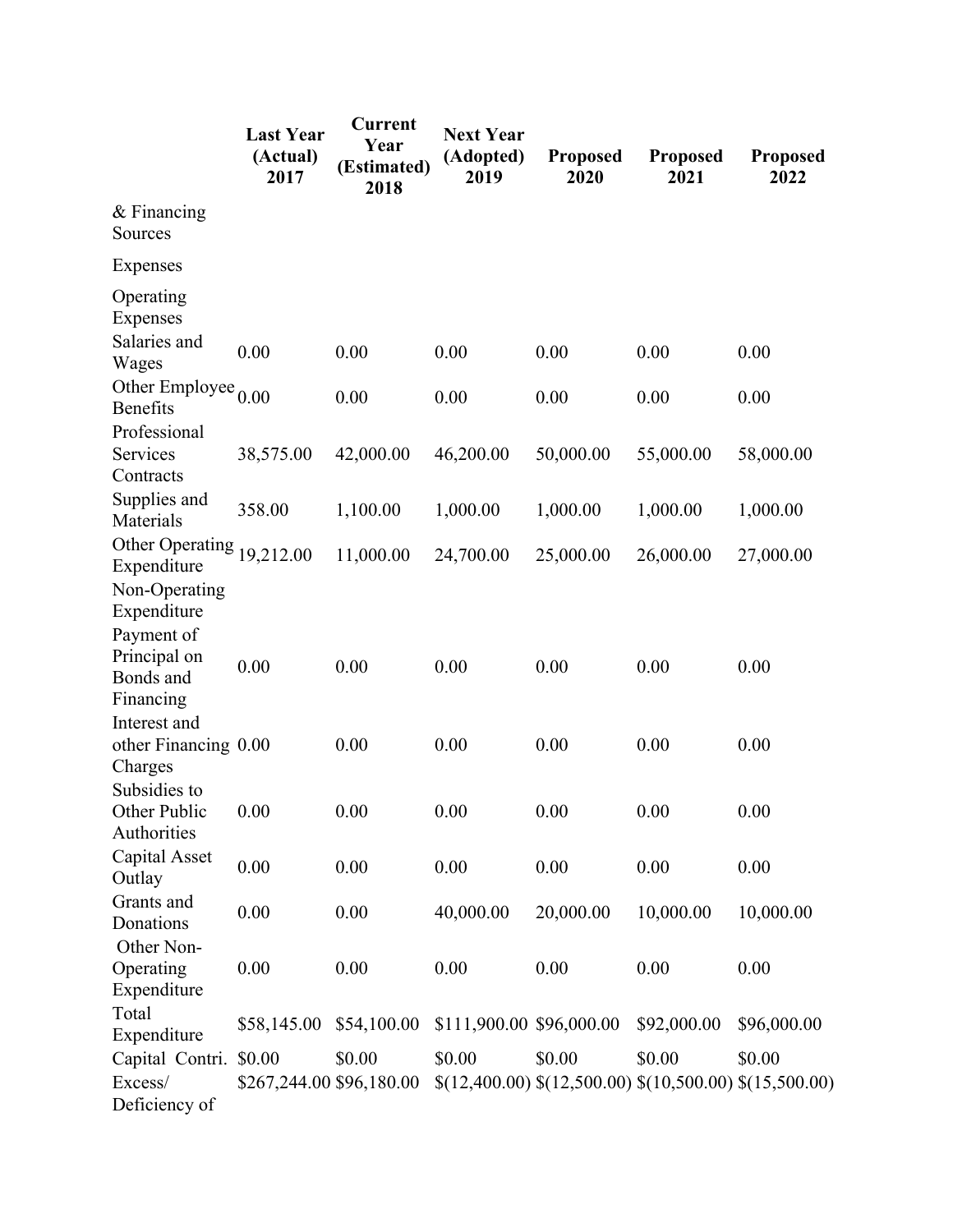|                                      | <b>Last Year</b><br>(Actual)<br>2017 | Current<br>Year<br>(Estimated)<br>2018 | <b>Next Year</b><br>(Adopted)<br>2019 | <b>Proposed</b><br>2020 | <b>Proposed</b><br>2021 | <b>Proposed</b><br>2022 |
|--------------------------------------|--------------------------------------|----------------------------------------|---------------------------------------|-------------------------|-------------------------|-------------------------|
| enues and<br>$\overline{1}$ $\Omega$ |                                      |                                        |                                       |                         |                         |                         |

Reven Capital Over Expenditure